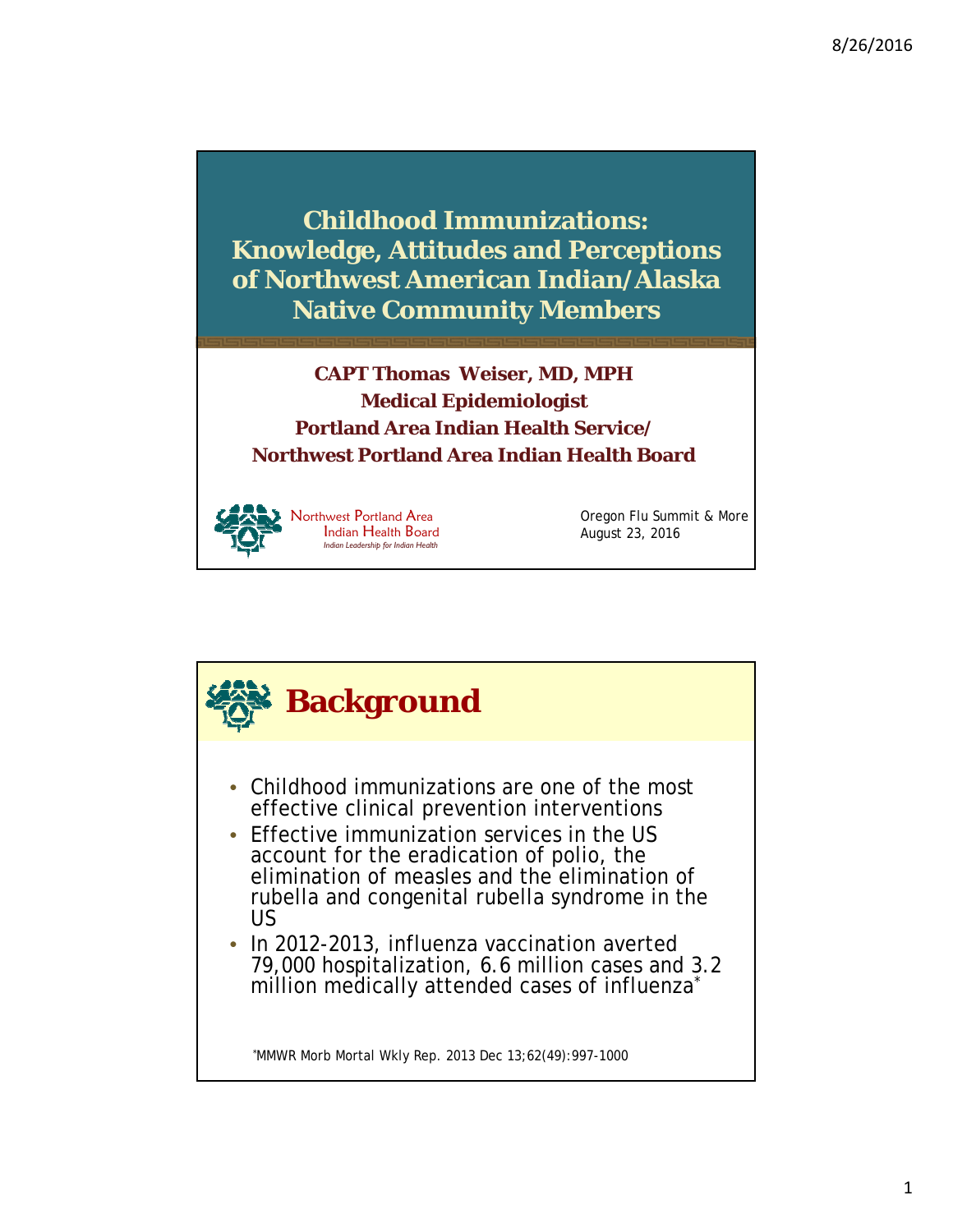

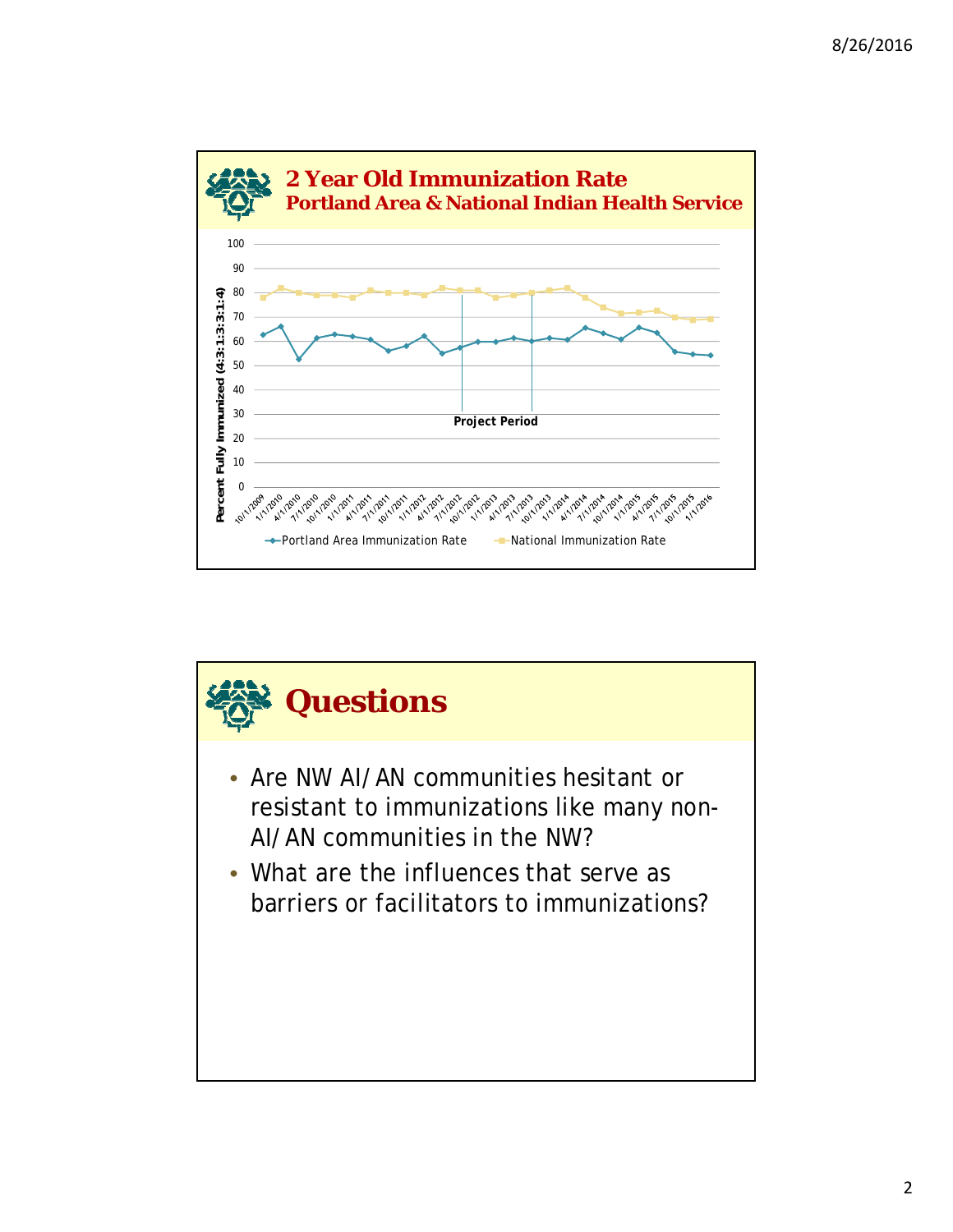

- Focus groups with community members from AI/AN communities in OR and WA
- 6 questions to prompt discussion of local sentiments regarding vaccines
- Analysis software: Atlas Ti v7

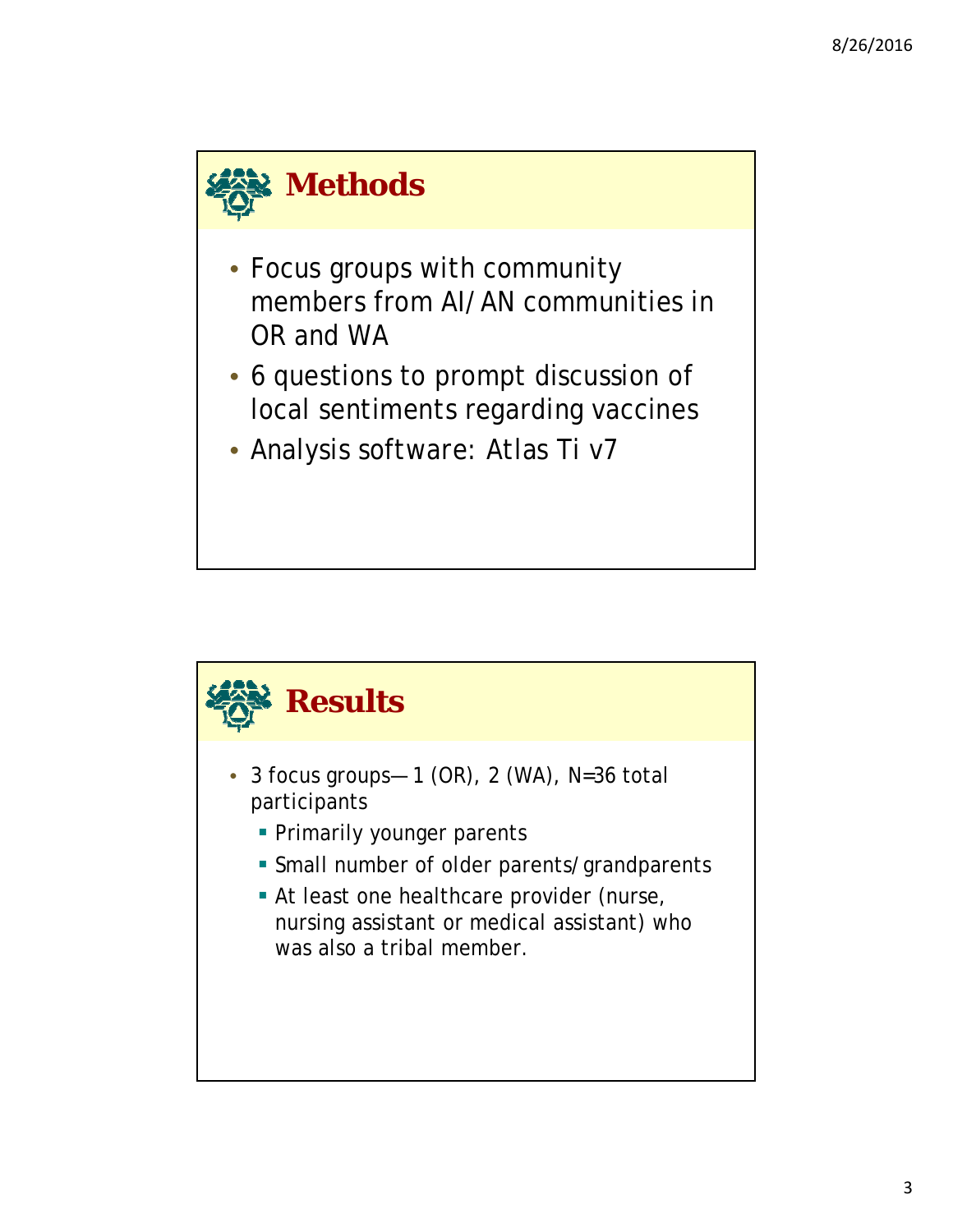

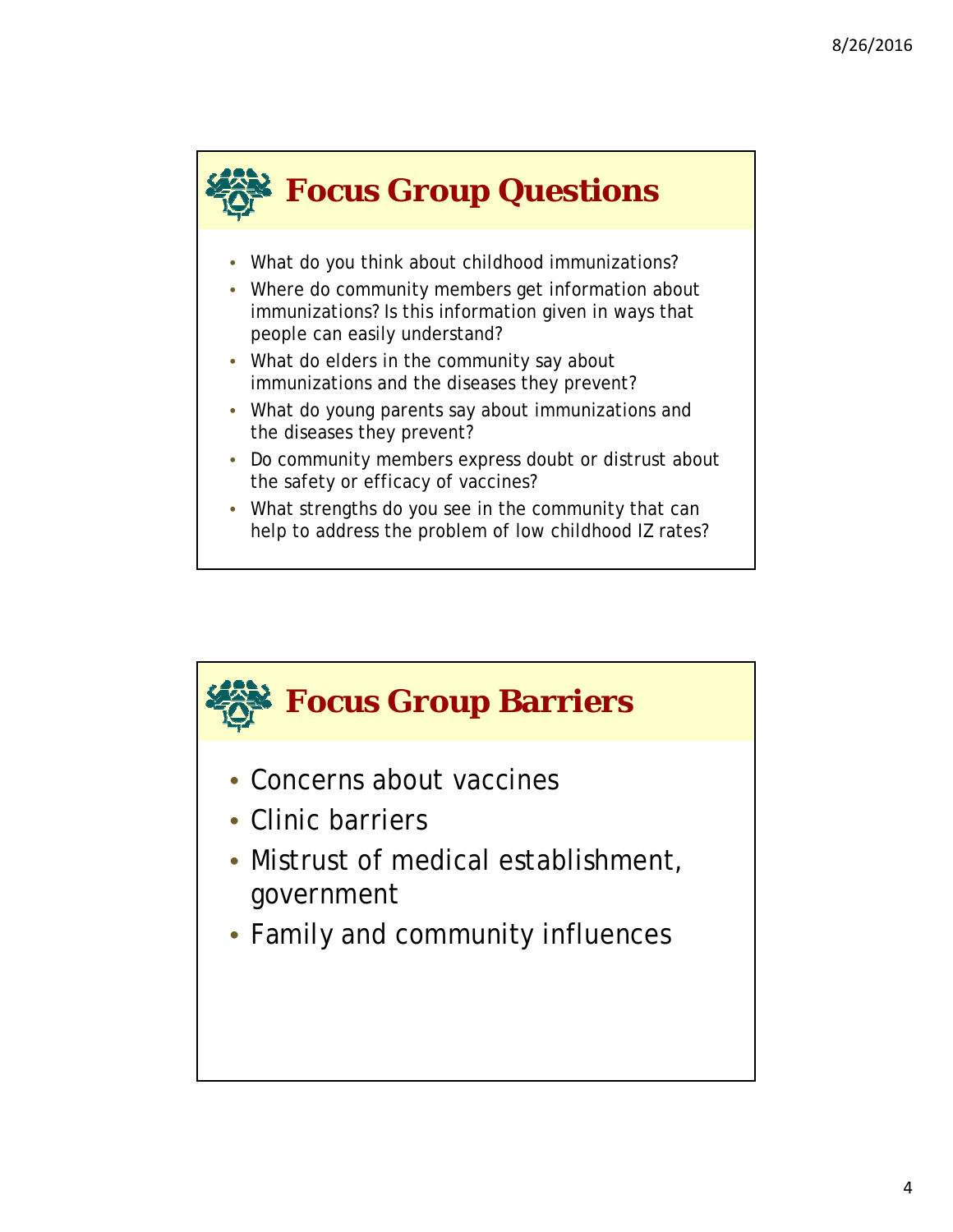

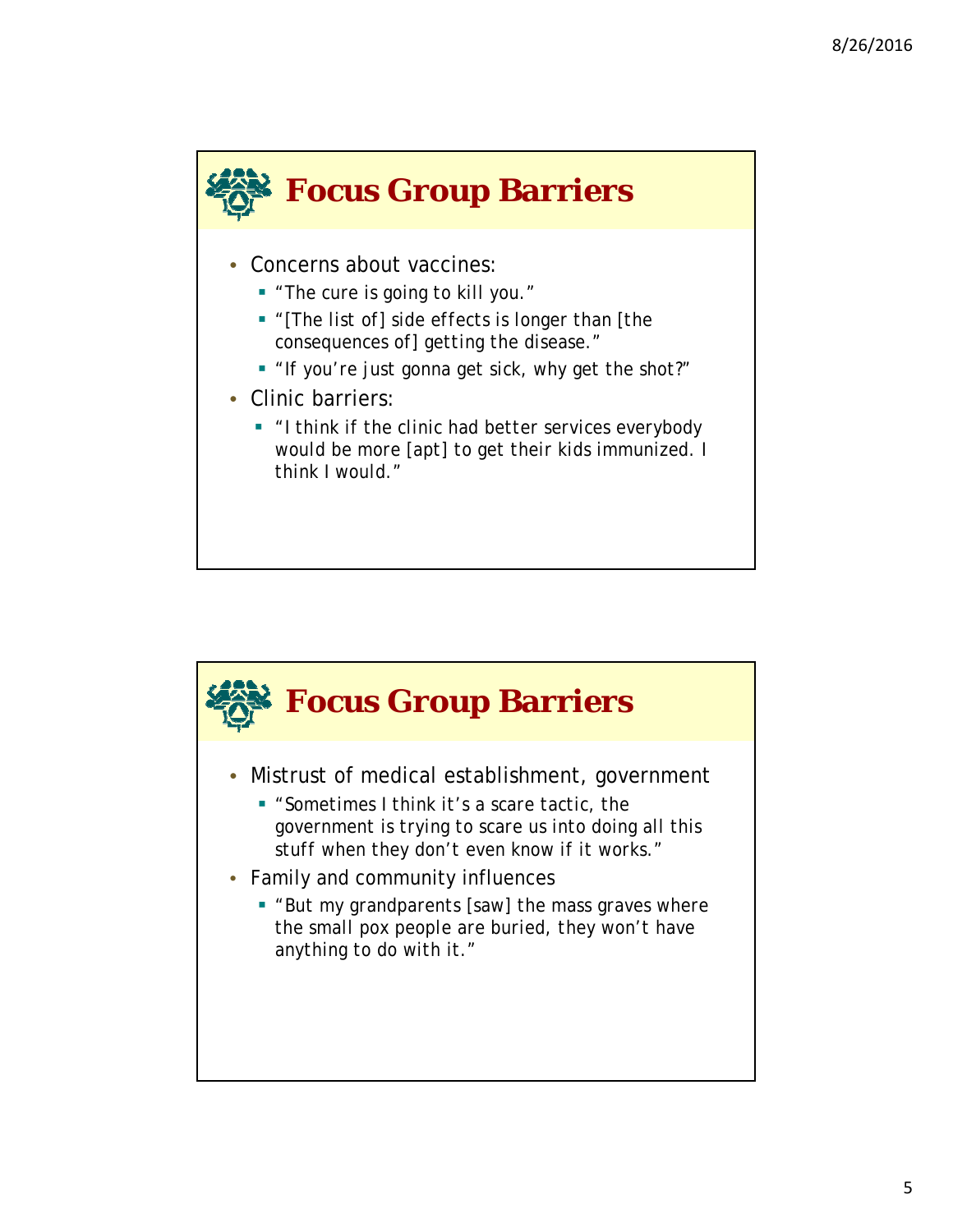

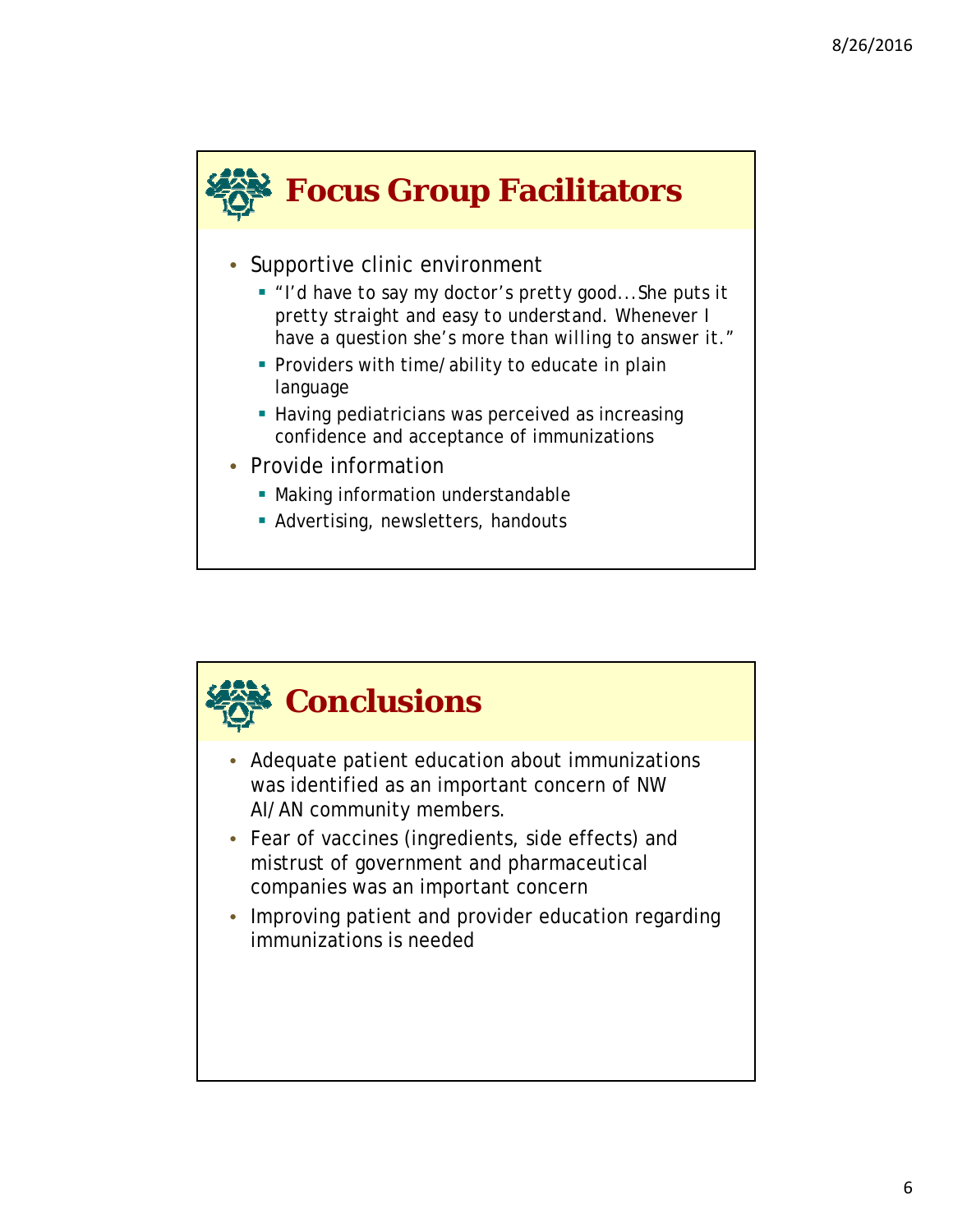